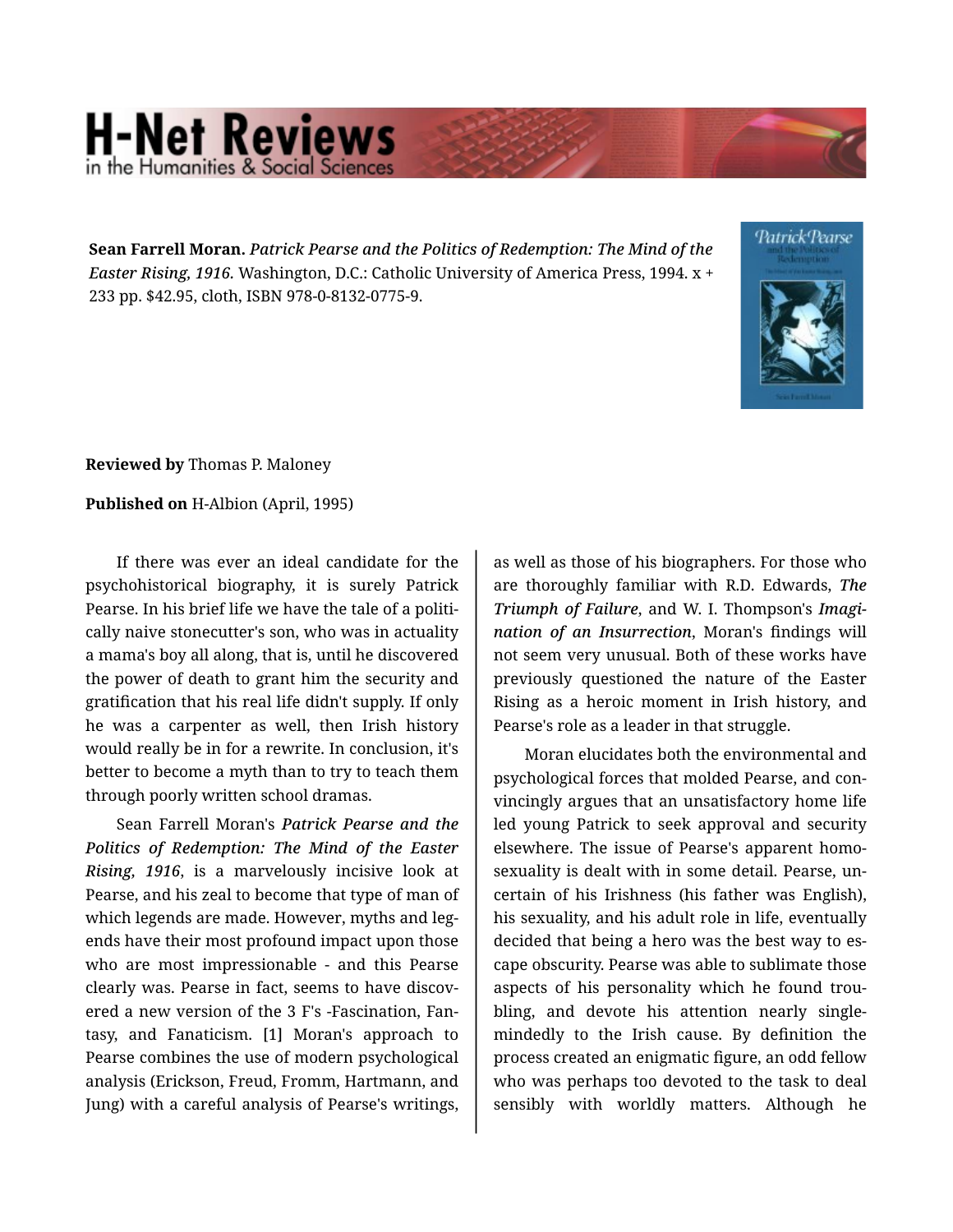passed the Irish Bar, he tried but one case and lost. He did not seem to concerned to lodge ap‐ peals in earthly courts, but rather in Ireland's col‐ lective memory. Perhaps his impatience was with himself and his inability to financially or other‐ wise manage his deceased father's successful monument works, or to sustain his own pioneer‐ ing efforts in Irish education. Whatever the pre‐ cise cause, the solution for Pearse was to win ap‐ proval, and to become a man of action, but as Moran repeatedly points out, Pearse was happiest when he sanctified the image of innocent young boys.

Pearse's dissatisfaction with life as he found it drove him to seek out ideals. Like many other Irish men and women of his day he came to em‐ brace the Celtic revival in art, literature and lan‐ guage. Pearse was a dedicated cultural nationalist, and served the movement well, particularly in his role as editor of the Gaelic League's *An Claid‐ heamh Soluis* (The Sword of Light). Here Pearse was able to indulge in both poetry and rhetoric, and perhaps most significantly in relating and in‐ terpreting the heroic tales of ancient Ireland. As to politics, Pearse matured from a position of gen‐ eral satisfaction with the British Government's proposals for Irish Home Rule to a position of mil‐ itant Republican extremism. Moran displays how, initially, Pearse emulated the romantic rebellion and heroic speech of Robert Emmet, but eventual‐ ly succumbed to much more potent stuff such as John Mitchel's vituperative *Jail Journal* and Wolfe Tone's strident Republicanism. Still, Pearse's polit‐ ical transformation would probably have been impossible without the guidance of Fenian hero and fellow poet Tom Clarke, who eventually se‐ cured for Pearse access to the highest levels of the Irish Revolutionary Brotherhood. Clearly, this was a case where the pupil came to outshine the men‐ tor, for Pearse's thanatic Republican oratory soon came to hush the masses gathered at patriotic commemorations.

The milieu in which Pearse was to eventually find himself was one characteristic of all would be European revolutionaries at the time - the strug‐ gle for the rights of small nations, and a revolt against modernity. The struggle for the workers of the world was on as well, but Pearse was able to convince none other than James Connolly to put socialism on hold. For Pearse, the former of these movements was easily buttressed by the power of Irish myth and legend. If as some claimed, cultur‐ al nationalism in general was atavistic, for Pearse it provided the true fruits of freedom -selfless blood sacrifice for the nation. It is not difficult to understand why Pearse's school for boys, St. Enda's, carried Cochulainn's famous speech "I care not though I were to live but one day and one night provided my fame and deeds live after me" as its motto (p. 160).

Pearse's preference for myth, and his longing for a heroic age in Ireland came to serve as the source of renewed life for Ireland's Fenian dead. His rhetoric, always inflammatory, was by 1916 infused with soteriological imagery. By Easter 1916, Pearse had thrown all caution to the wind, his demand was now for no less than a redemp‐ tive blood sacrifice for Ireland. The pragmatic could ignore such talk, but the zeal of patriots, once aroused, proved impossible to stop. From 1915 onward, Pearse had adopted the custom of wearing black, as if in mourning for his own eventual death, as well as those of other patriots. Pearse was acutely aware of the likelihood of the Easter Rising failing as a military effort, but he was also fully cognizant of the powerful role of martyrdom in Irish history. For a population as yet unsatisfied by British legislation, in an age of global conflict, Pearse correctly predicted what the future must be, and thereby immortalized himself and the other rebels of 1916. As Yeats was to remind us, Ireland had 'changed utterly.'

Sean Farrell Moran has produced a wonder‐ ful and useful addition to modern Irish history and biography. His arguments are consistent and